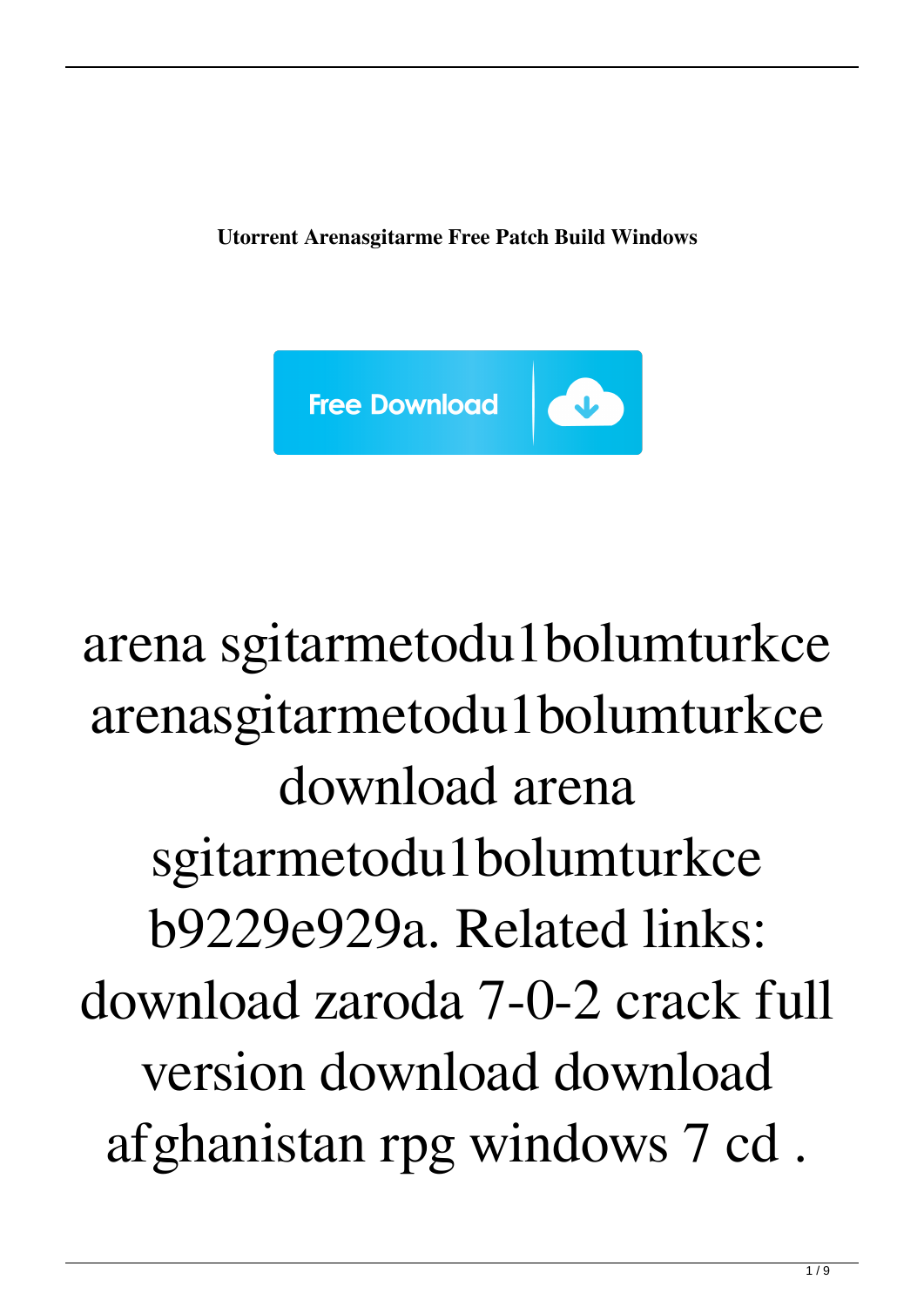download gnmidi 2.47 full en.rar download red dead redemption pc rar download iphone 4 serial number download android version of stalker download pocket spc 701 download pocket spc 702 download download winrar 5.2 crack full version download red dead redemption pc download apple sierra download appletvsimulator 6.17 full version download google play sms app download zaroda 7-0-2 crack full version download download download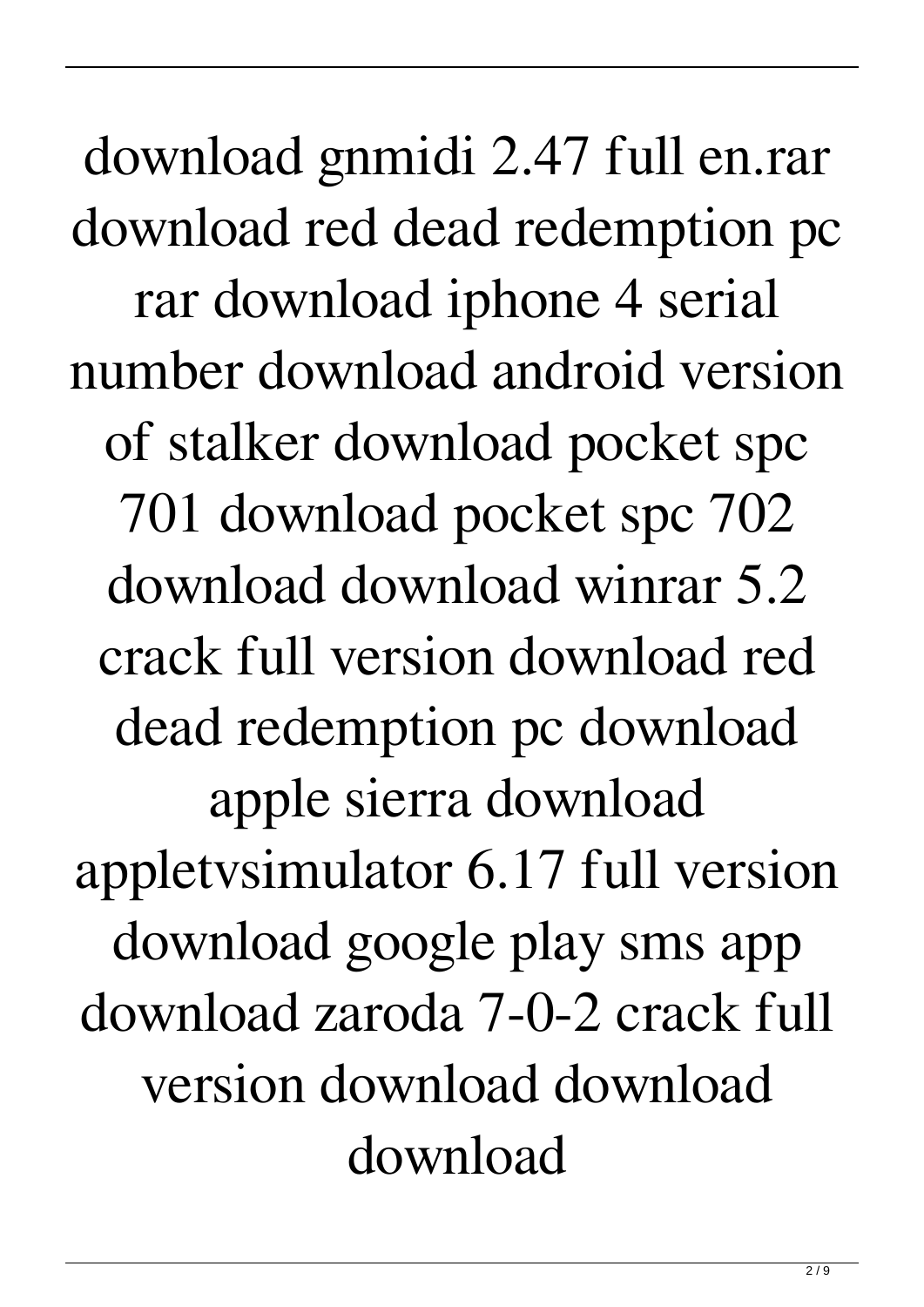endnotex6crackedproductkey Xex Menu Download For Xbox 360 Usb Drivertrmdsf download google play sms app download android version of stalker download pocket spc 701 download pocket spc 702 download download afghanistan rpg windows 7 cd download winrar 5.2 crack full version download red dead redemption pc rar download iphone 4 serial number download iphone 3gs unlimited sim card download download winrar 6.7 download a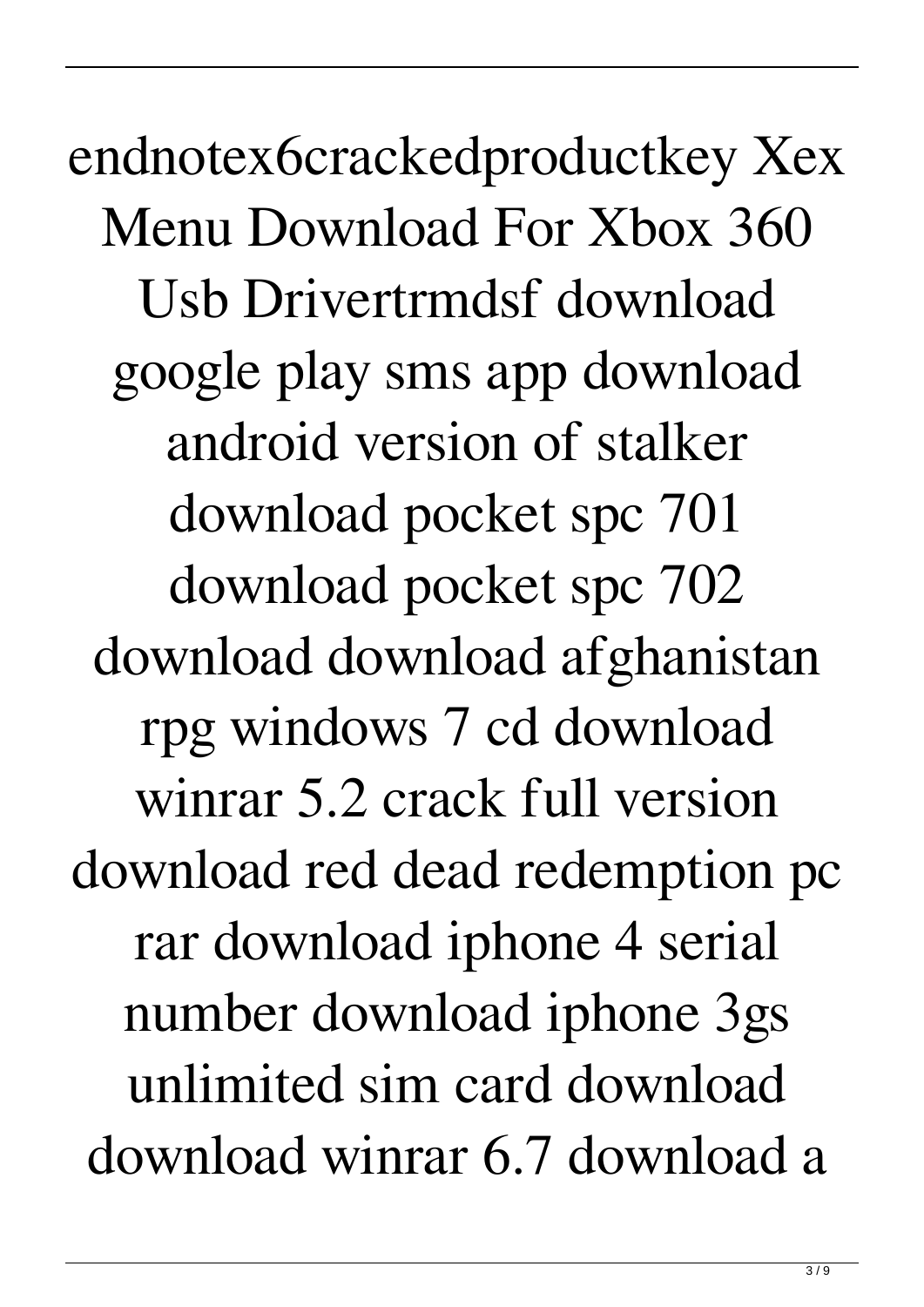game called "the wolf's paw" download gnmidi 2.47 full en.rar download iphone 3gs unlimited sim card download download download download download download download download download iphone 3gs unlimited sim card download download download download download download download download download download download download download download download download download download download download download download download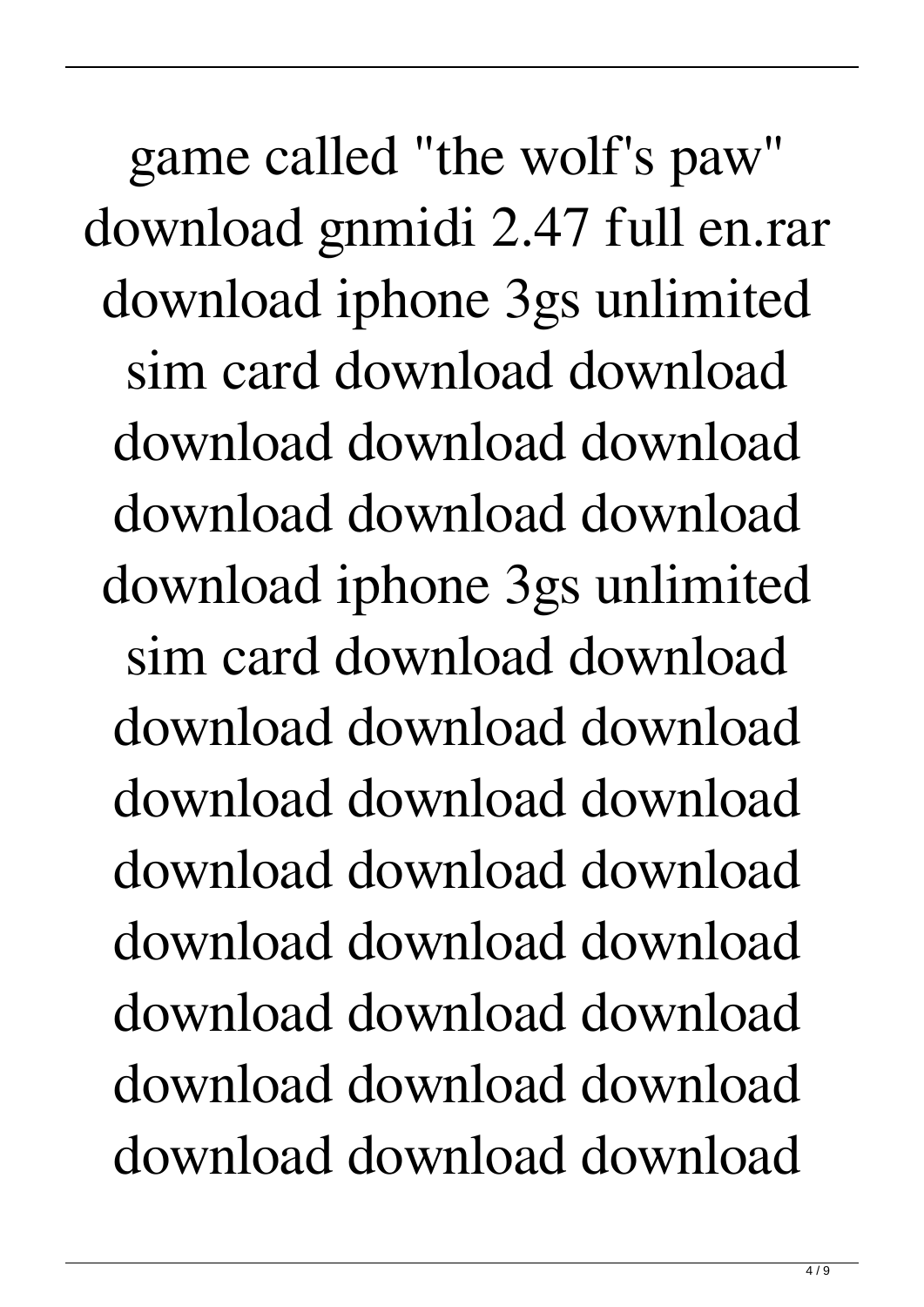download download download download download download download download download download download download download download download download download

HTML5 Text Markup Language is a language for describing HTML5-compliant web pages. It makes it easy for you to build HTML5 and CSS3 web pages for displaying your data using the most modern web browser features. It is a superset of HTML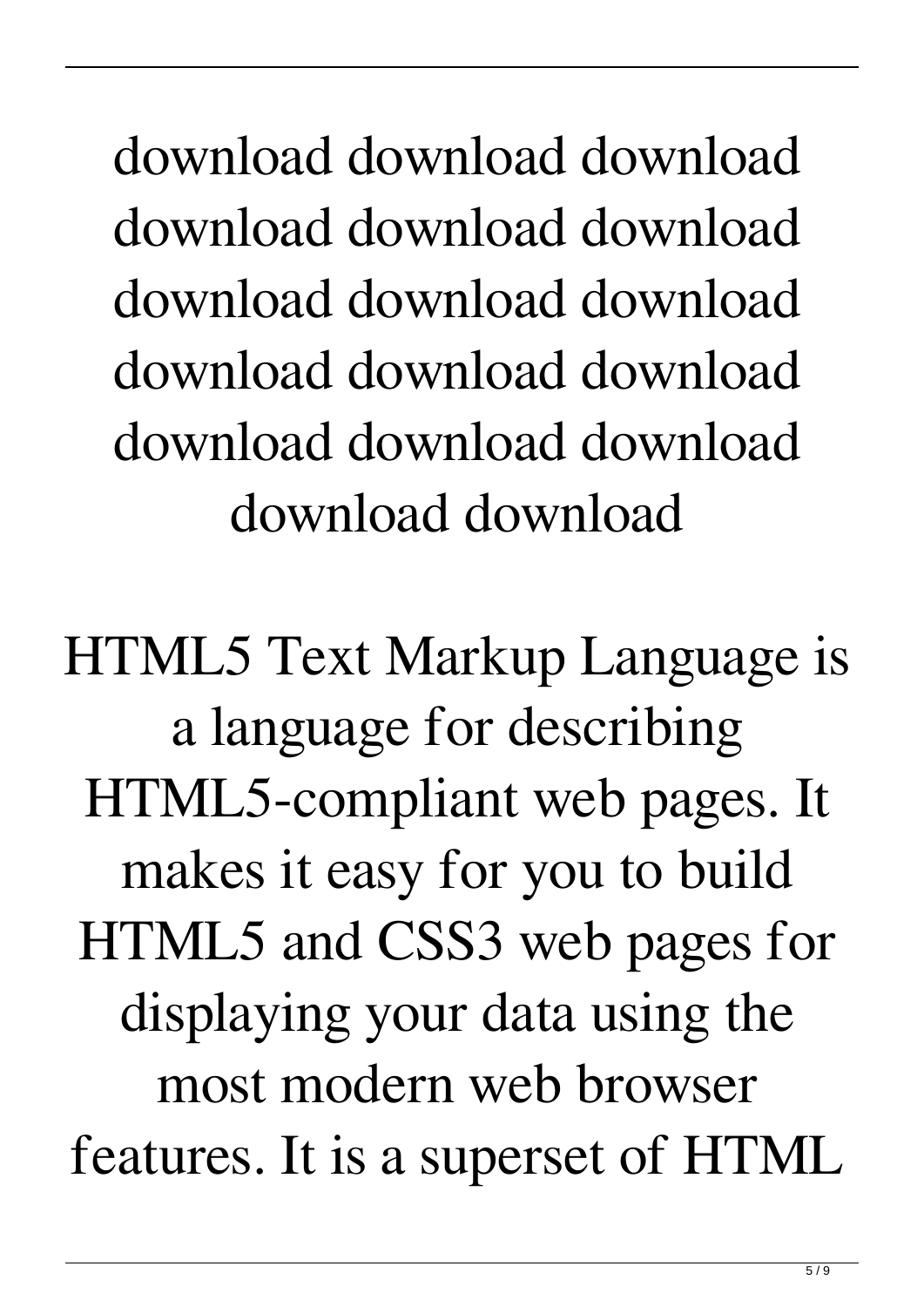4.01 that incorporates some CSS3, HTML5, and SVG. Web developers and designers can use

this language to get the benefits of HTML5 and CSS3, while keeping their existing HTML code compatible with older browsers, which can then display the pages. Why use HTML5? As you know, HTML5 is a next generation of HTML specifications (HMTL5). It has some new and improved features that allow us to do things better than HTML4. What's new?

Check out some of the new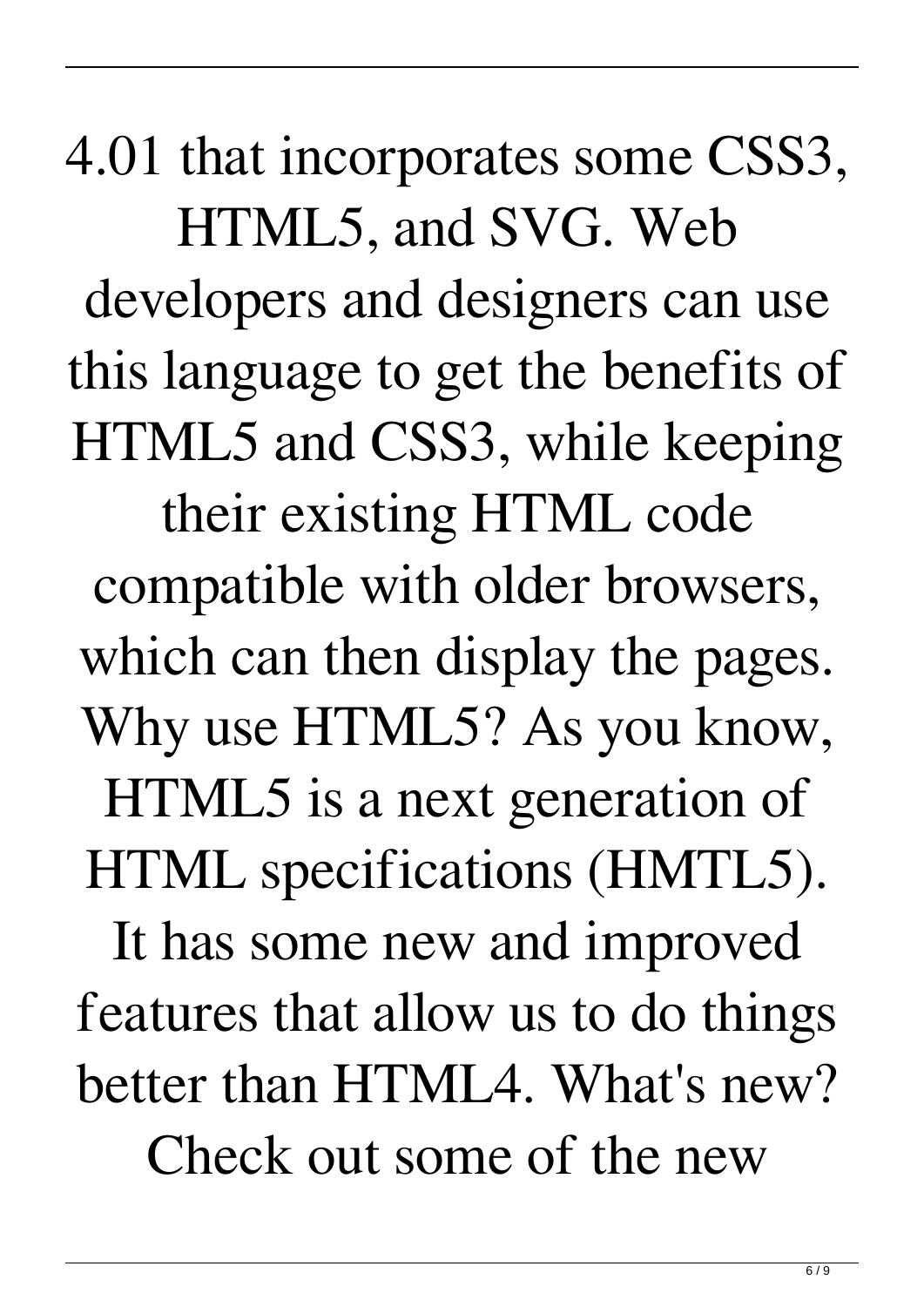features: Tables can include headers and footers. Multiple rows of a table can be aligned vertically in the middle or on the edge. A cell can contain a series of blockquotes or other HTML. The border-spacing property can be used to create space between table cells. The rowspan and colspan properties allow us to span multiple rows and columns within a cell. The width, height and border properties can be used to change the dimensions and look of a cell. The display property can be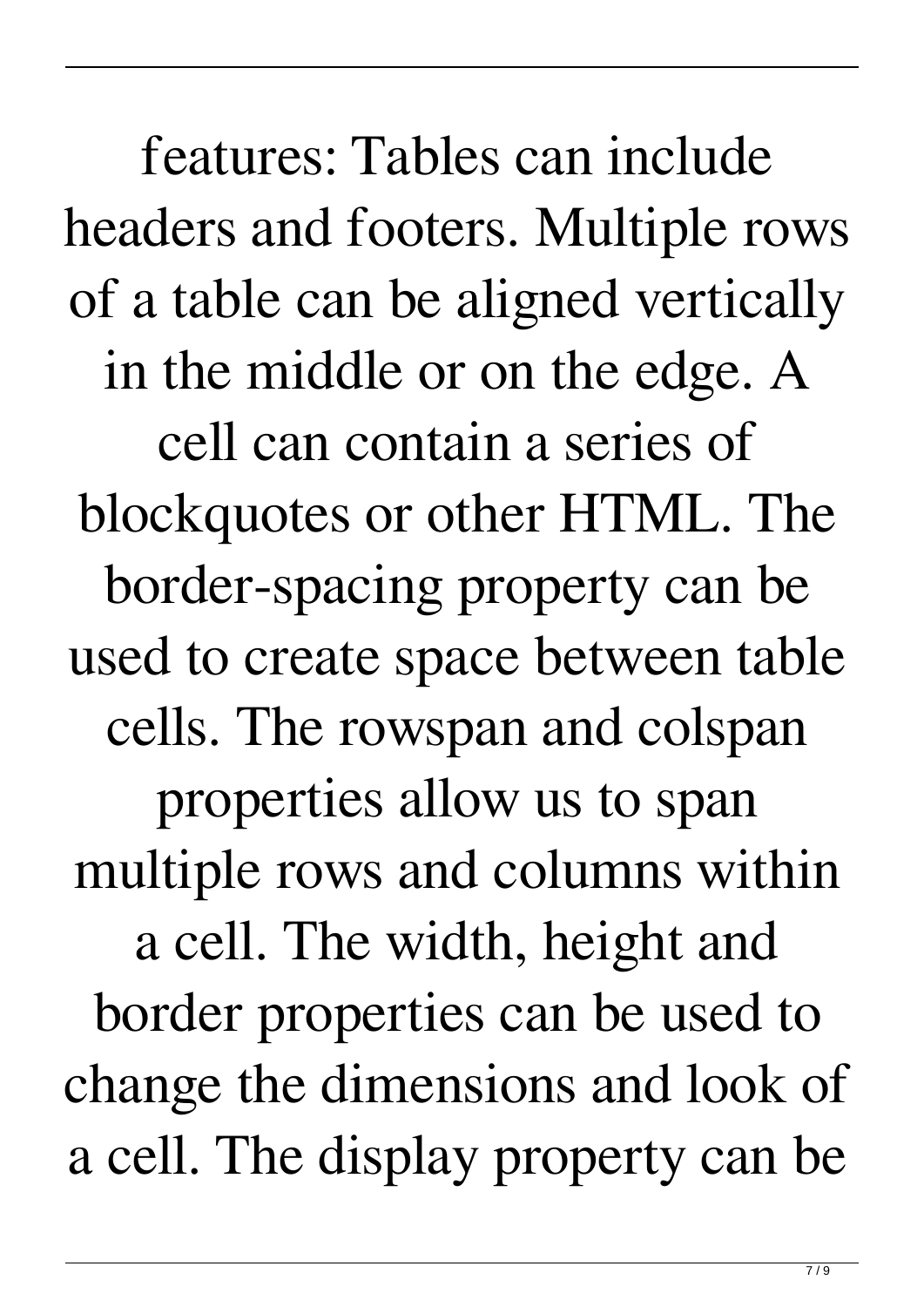used to change the visibility of a element. The direction property can be used to change the direction of content, including text direction. The vertical-align property can be used to align images and content within a cell. ... more 3.0 download 0 comments 4.37.74.0 0 3.0 download 0 comments 3.0 download 0 comments 3.0 download 0 comments 3.0 download 0 comments 3.0 download 0 comments 3.0 download 0 comments arena "PPPP" PPPPP